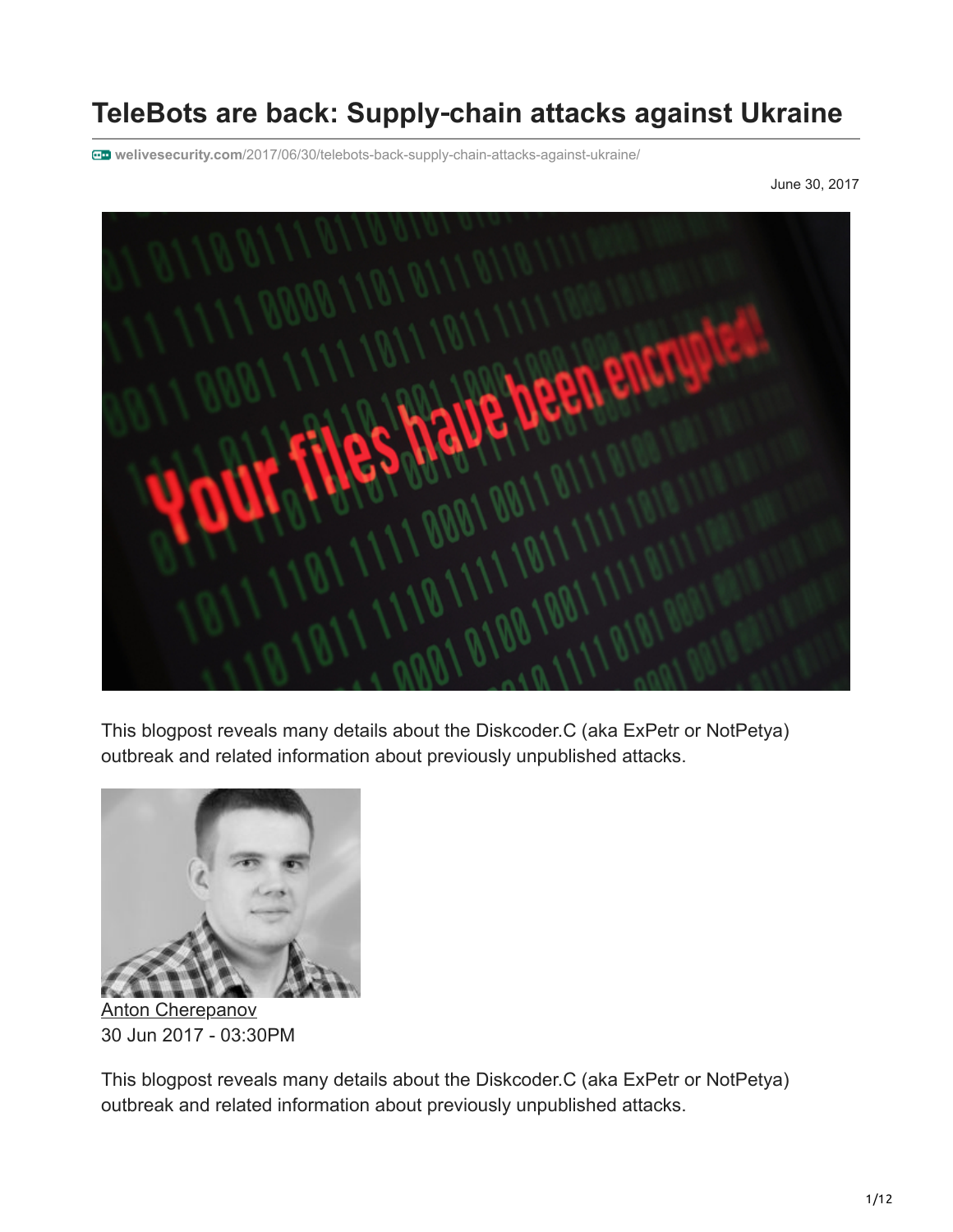The latest [Petya-like outbreak](https://www.welivesecurity.com/2017/06/27/new-ransomware-attack-hits-ukraine/) has gathered a lot of attention from the media. However, it should be noted that this was not an isolated incident: this is the latest in a series of similar attacks in Ukraine. This blogpost reveals many details about the Diskcoder.C (aka ExPetr, PetrWrap, Petya, or NotPetya) outbreak and related information about previously unpublished attacks.



Figure 1 – The timeline of supply-chain attacks in Ukraine.

#### **TeleBots**

In December 2016 we published two detailed blogposts about disruptive attacks conducted [by the group ESET researchers call TeleBots, specifically about attacks against financial](https://www.welivesecurity.com/2016/12/13/rise-telebots-analyzing-disruptive-killdisk-attacks/) institutions and a [Linux version](https://www.welivesecurity.com/2017/01/05/killdisk-now-targeting-linux-demands-250k-ransom-cant-decrypt/) of the KillDisk malware used by this group. The group mounted cyberattacks against various computer systems in Ukraine; systems that can be defined as [critical infrastructure](https://en.wikipedia.org/wiki/Critical_infrastructure). Moreover, this group has connections with the infamous BlackEnergy group that was responsible for the [December 2015 power outages](https://www.welivesecurity.com/2016/01/03/blackenergy-sshbeardoor-details-2015-attacks-ukrainian-news-media-electric-industry/) in Ukraine.

In the final stage of its attacks, the TeleBots group always used the KillDisk malware to overwrite files with specific file extensions on the victims' disks. Putting the cart before the horse: collecting ransom money was never the top priority for the TeleBots group. The KillDisk malware used in the first wave of December 2016 attacks, instead of encrypting, simply overwrites targeted files. Further, it did not provide contact information for communicating with the attacker; it just displayed an image from the Mr. Robot TV show.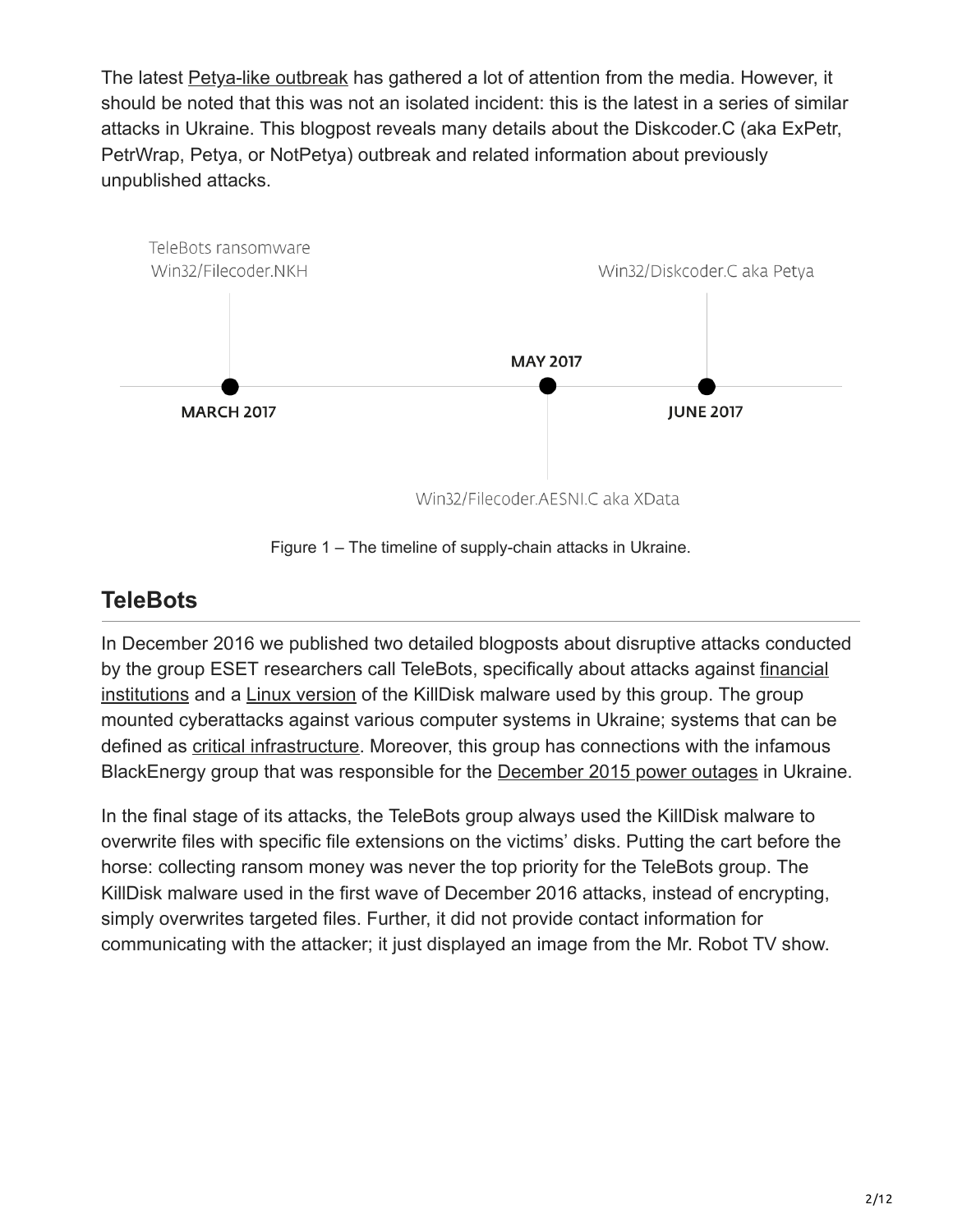

Figure 2 – The picture displayed by KillDisk malware in the first wave of December 2016 attacks.

In the second wave of attacks, the cybersaboteurs behind the KillDisk malware added contact information to the malware, so it would look like a typical ransomware attack. However, the attackers asked for an extraordinary number of bitcoins: 222 BTC (about \$250,000 at that time). This might indicate that they were not interested in bitcoins, but their actual aim was to cause damage to attacked companies.

> We are so sorry, but the encryption of your data has been successfully completed, so you can lose your data or pay 222 btc to 1Q94RXqr5WzyNh9Jn3YLDGeBoJhxJBigcF with blockchain.info contact e-mail: vuyrk568gou@lelantos.org

Figure 3 – The ransom demand displayed by KillDisk in the second wave of December 2016 attacks.

In 2017, the TeleBots group didn't stop their cyberattacks; in fact, they became more sophisticated. In the period between January and March 2017 the TeleBots attackers compromised a software company in Ukraine (not related to M.E. Doc), and, using VPN tunnels from there, gained access to the internal networks of several financial institutions.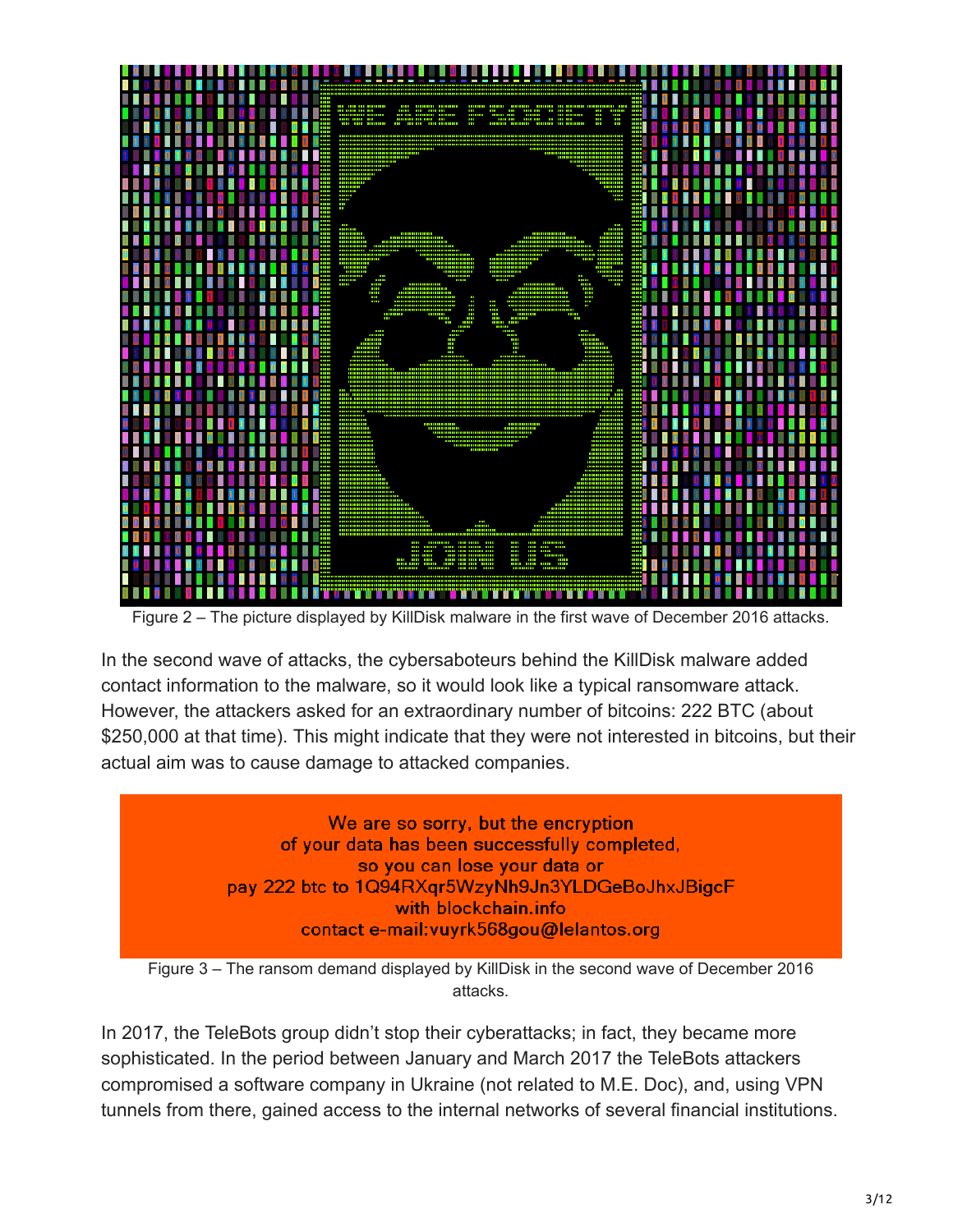During that attack, those behind TeleBots enhanced their arsenal with two pieces of ransomware and updated versions of tools mentioned in the previously-linked blogposts.

The first backdoor that the TeleBots group relied heavily on was Python/TeleBot.A, which was rewritten from Python in the Rust programming language. The functionality remains the same: it is a standard backdoor that uses the Telegram Bot API in order to receive commands from, and send responses to, the malware operator.

| text:00405185. | lea        | ecx, [esp+80h]                                                                              |
|----------------|------------|---------------------------------------------------------------------------------------------|
| text:0040518C. | mov.       | ; "https://api.teleqram.orq/botprefix@@com"<br>edx, offset str O                            |
| text:00405191. | push       | 1Ch                                                                                         |
| text:00405193. | call       | – ZN93 \$LT\$collections  string  String\$u20\$as\$u20\$core  convert  From\$LT\$\$RF\$\$u2 |
| text:00405198. | add        | esp, 4                                                                                      |
| text:0040519B. | <b>MOV</b> | eax, [esp+100h]                                                                             |
| text:004051A2. | movsd      | xmm0, qword ptr [esp+0F8h]                                                                  |
| text:004051AB. | mov        | [esp+260h], eax                                                                             |
| text:004051B2. | movsd      | qword ptr [esp+258h], xmm0                                                                  |
| text:004051BB. | mov        | eax, [esp+138h]                                                                             |
| text:004051C2. | movsd      | xmm0, qword ptr [esp+130h]                                                                  |
| text:004051CB. | mov        | [esp+26Ch], eax                                                                             |
| text:004051D2. | movsd      | qword ptr [esp+264h], xmm0                                                                  |
| text:004051DB. | mov        | eax, [esp+88h]                                                                              |
| text:004051E2. | movsd      | xmm0, qword ptr [esp+80h]                                                                   |
| .text:004051EB | mov        | $[esp+278h]$ , eax                                                                          |
| text:004051F2. | movsd      | qword ptr [esp+270h], xmm0                                                                  |
| text:004051FB. | call       | ZN4rand10thread rnq17h6294c59080e41563E ; rand::thread rnq::h6294c59080e41563               |
| text:00405200. | mov        | [esp+1C0h], eax                                                                             |
| text:00405207. | lea        | ecx, [esp+0F8h]                                                                             |
| .text:0040520E | <b>MOV</b> | : "getmac /FO csvW /c $\rightarrow$ \""<br>edx, offset str v                                |
| text:00405213. | push       | ; size t<br>0E h                                                                            |
| text:00405215. | call       | 2N7suchost4exec17h59957a2b5edc2570E : suchost::exec::h59957a2b5edc2570                      |
|                |            | Figure 4 – Disassembled code of the Win32/TeleBot.AB trojan.                                |

The second backdoor, which was written in VBS and packaged using the script2exe program, was heavily obfuscated but the functionality remained the same as in previous attacks.



Figure 5 – The obfuscated version of the VBS backdoor.

This time the VBS backdoor used the C&C server at 130.185.250[.]171. To make connections less suspicious for those who check firewall logs, the attackers registered the domain **transfinance.com[.]ua** and hosted it on that IP address. As is evident from Figure 6 this server was also running the Tor relay named severalwdadwajunior.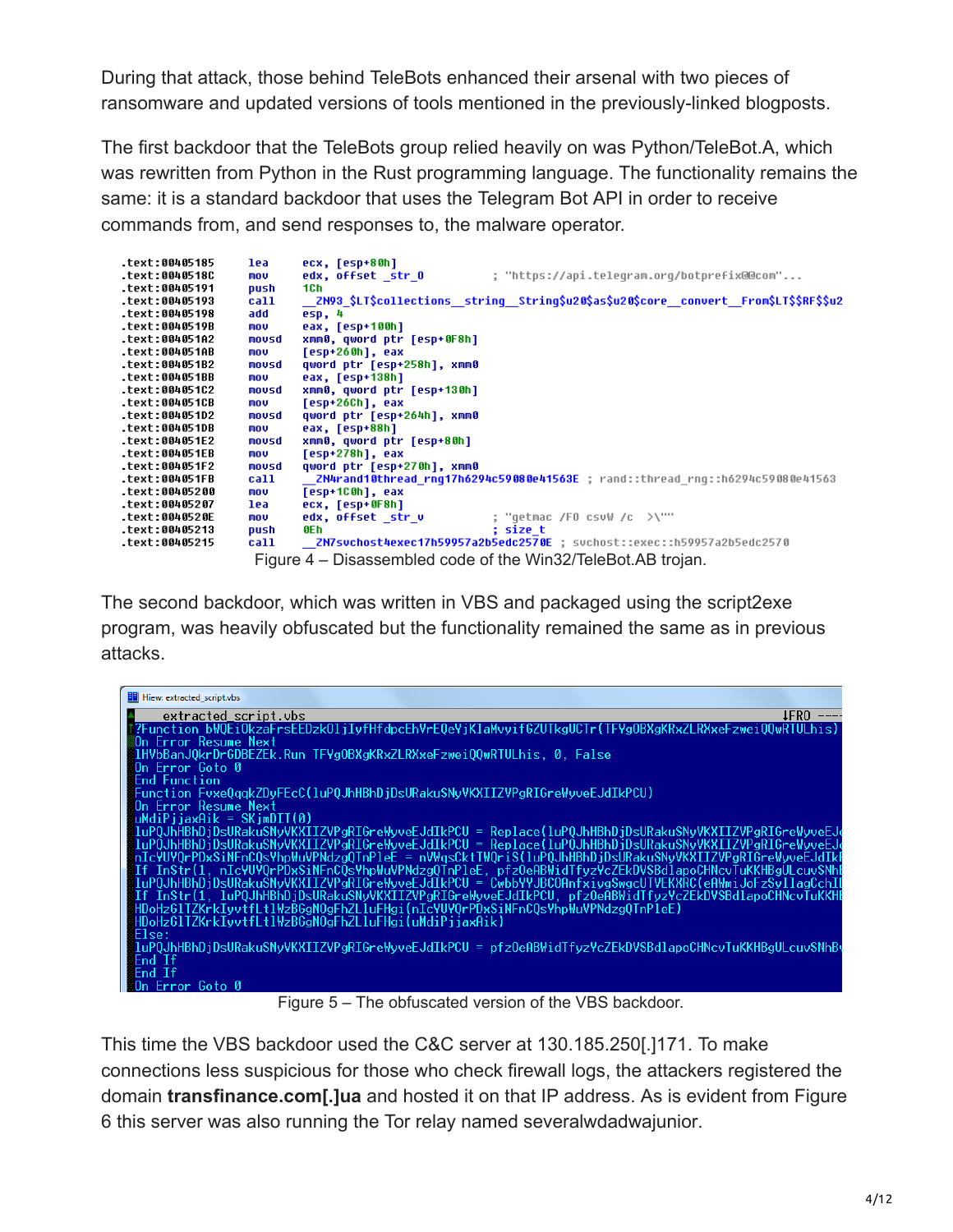#### Details for: severalwdadwajunior

**General** Overall information on the Tor relay

| Configuration                                                                                            | <b>Properties</b>                                              | <b>Current Status</b>                                       |
|----------------------------------------------------------------------------------------------------------|----------------------------------------------------------------|-------------------------------------------------------------|
| <b>Nickname</b><br>severalwdadwajunior                                                                   | <b>Fingerprint</b><br>4513E6402D186DC2EC65E95394AE78821BE78D91 | <b>Uptime</b><br>48 days 18 hours 21 minutes and 51 seconds |
| <b>OR Addresses</b><br>130.185.250.171:1458                                                              | <b>Flags</b><br>Fast FHSDir ARunning Stable TV2Dir             | Running<br>true                                             |
| <b>Contact</b><br>none                                                                                   | <b>Valid</b>                                                   |                                                             |
| <b>Dir Address</b><br>130.185.250.171:1101                                                               | Country<br>Bulgaria                                            |                                                             |
| <b>Advertised Bandwidth</b><br>$1.02$ MB/s                                                               | <b>AS Number</b><br>AS49453                                    |                                                             |
| <b>IPv4 Exit Policy Summary</b><br>$\blacktriangle$<br>reject<br>$\overline{\phantom{a}}$<br>$1 - 65535$ | <b>AS Name</b><br>Global Layer B.V.<br><b>Last Restarted</b>   |                                                             |
| <b>IPv6 Exit Policy Summary</b>                                                                          | 2017-02-07 19:47:53                                            |                                                             |
| $\blacktriangle$<br>none defined<br>$\overline{\phantom{a}}$                                             | <b>Family Members</b><br>Effective family members:             |                                                             |
| <b>Exit Policy</b>                                                                                       | none                                                           |                                                             |
| $\blacktriangle$<br>reject *:*<br>$\overline{\nabla}$                                                    | Alleged family members:<br>none                                |                                                             |
|                                                                                                          | <b>Descriptor Published</b><br>never                           |                                                             |
|                                                                                                          | Platform<br>Tor 0.2.8.12 on Linux                              |                                                             |
|                                                                                                          | <b>Consensus Weight</b><br>1080                                |                                                             |

Figure 6 – Information about Tor relay run by the TeleBots group.

In addition, the attacker used the following tools:

- CredRaptor (password stealer)
- Plainpwd (modified Mimikatz used for recovering Windows credentials from memory)
- SysInternals' PsExec (used for lateral movement)

As mentioned above, in the final stage of their attacks, the TeleBots attackers pushed ransomware using stolen Windows credentials and SysInternals' PsExec. This new ransomware was detected by ESET products as Win32/Filecoder.NKH. Once executed, this ransomware encrypts all files (except files located in the C:\Windows directory) using AES-128 and RSA-1024 algorithms. The malware adds the .xcrypted file extension to alreadyencrypted files.

When encryption is done, this filecoder malware creates a text file !readme.txt with the following content:

#### *Please contact us: openy0urm1nd@protonmail.ch*

In addition to Windows malware, the TeleBots group used Linux ransomware on non-Windows servers. This ransomware is detected by ESET products as Python/Filecoder.R and, predictably, it is written in the Python programming language. This time attackers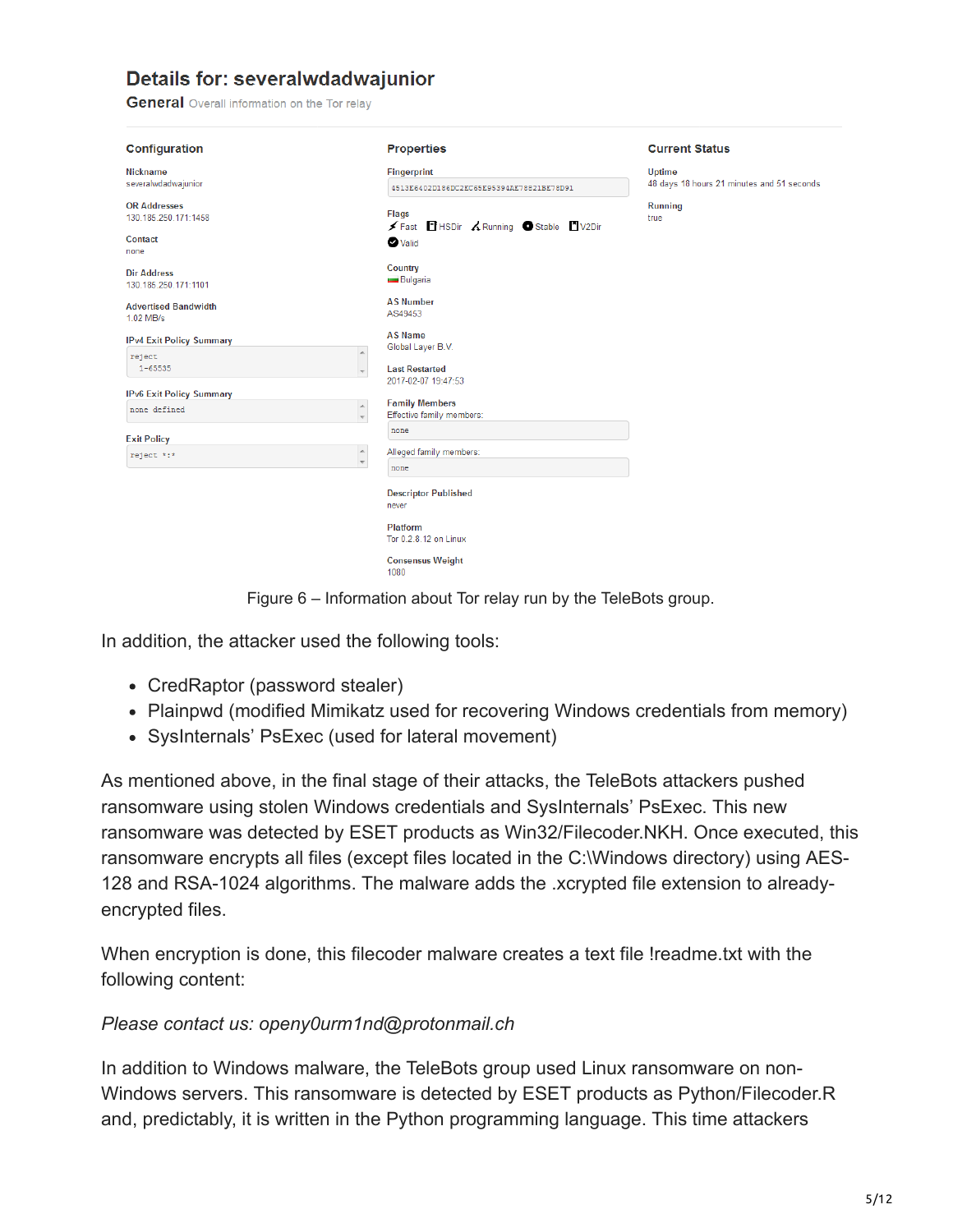execute third-party utilities such as openssl in order to encrypt files. The encryption is done using the RSA-2048 and AES-256 algorithms.



Figure 7 – Python code of Linux ransomware Python/Filecoder.R used by the TeleBots group.

In the code of Python script, attackers left their comment which had following text:

*feedback: openy0urm1nd[@]protonmail.ch*

#### **Win32/Filecoder.AESNI.C**

On 18 May 2017, we noticed [new activity](https://www.welivesecurity.com/2017/05/23/xdata-ransomware-making-rounds-amid-global-wannacryptor-scare/) on the part of another ransomware family Win32/Filecoder.AESNI.C (also referred to as XData).

This ransomware was spread mostly in Ukraine, because of an interesting initial vector. According to our LiveGrid® telemetry, the malware was created right after execution of the M.E.Doc software that is widely used by accounting personnel in Ukraine.

The Win32/Filecoder.AESNI.C ransomware had a spreading mechanism that allowed it to perform lateral movement automatically, inside a compromised company LAN. Specifically, the malware had an embedded Mimikatz DLL that it used to extract Windows account credentials from the memory of a compromised PC. With these credentials, the malware started to spread inside its host network using SysInternals' PsExec utility.

It seems that the attackers either did not reach their goal on that occasion, or it was the test before a more effective strike. The attackers posted master decryption keys on the Bleeping Computer forum, along with the assertion that this was done because the original author claimed that the source was stolen and used in the Ukraine incident.

ESET [published a decryption tool](https://www.welivesecurity.com/2017/05/31/eset-releases-new-decryption-tool-aes-ni-ransomware/) for Win32/Filecoder.AESNI ransomware, and this event didn't gain much media attention.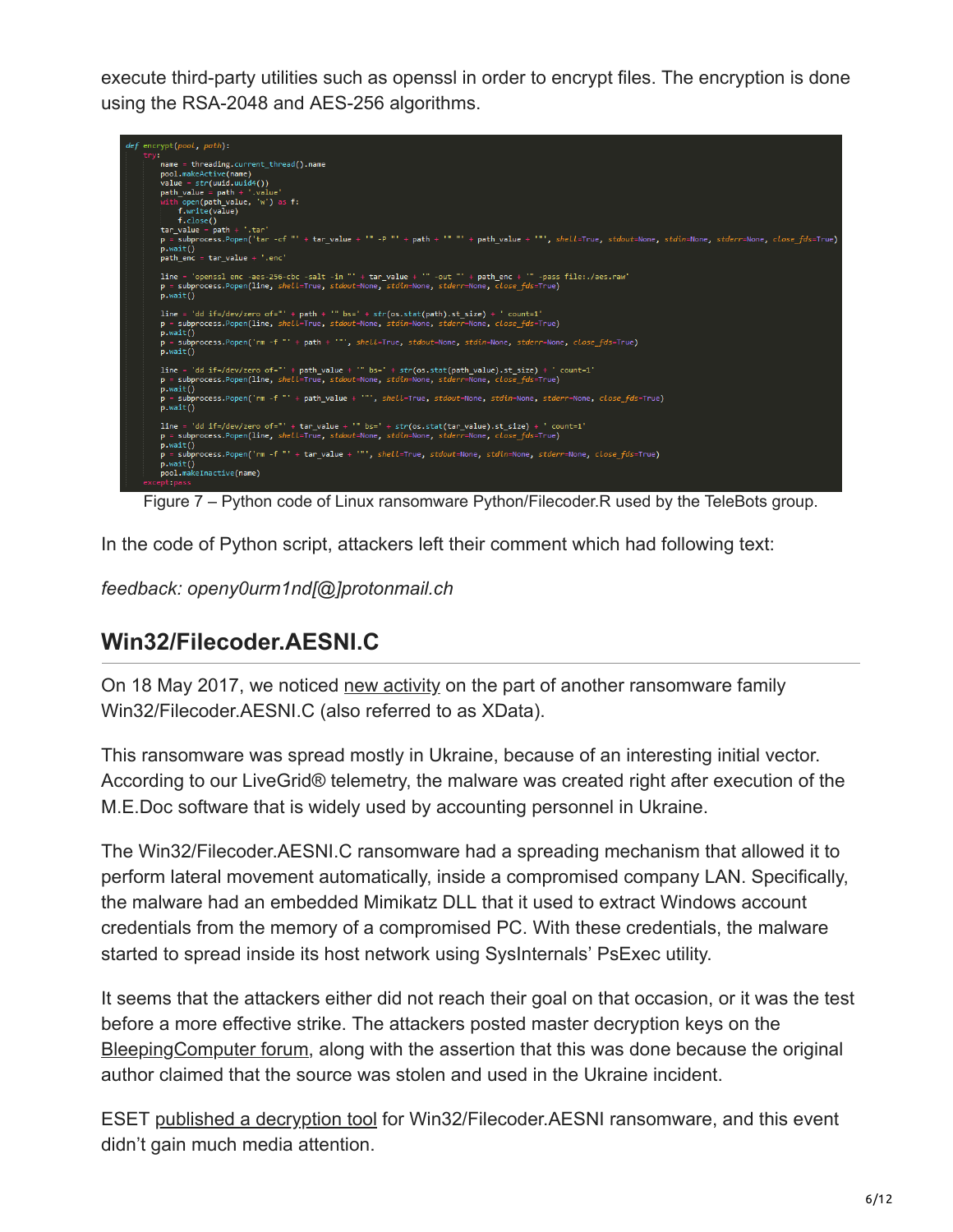# **Diskcoder.C (aka Petya-like) outbreak**

What did gain a lot of media attention, however, was the [Petya-like outbreak](https://www.welivesecurity.com/2017/06/27/new-ransomware-attack-hits-ukraine/) of 27 June, 2017, because it successfully compromised a lot of systems in critical infrastructure and other businesses in Ukraine, and further afield.

The malware in this attack has the ability to replace the Master Boot Record (MBR) with its own malicious code. This code was borrowed from [Win32/Diskcoder.Petya ransomware](http://virusradar.com/en/Win32_Diskcoder.Petya.B/description). That's why some other malware researchers have named this threat as ExPetr, PetrWrap, Petya, or NotPetya. However, unlike the original Petya ransomware, Diskcoder.C's authors modified the MBR code in such a way that recovery won't be possible. Specifically, the attacker cannot provide a decryption key and the decryption key cannot be typed in the ransom screen, because the generated key contains non-acceptable characters.

Visually this MBR part of Diskcoder.C looks like a slightly modified version of Petya: at first it displays a message that impersonates CHKDSK, Microsoft's disk checking utility. During the faux CHKDISK scan Diskcoder.C actually encrypts the data.

Repairing file system on C: The type of the file system is NTFS. One of your disks contains errors and needs to be repaired. This process May take several hours to complete. It is strongly recommended to let it complete. WARNING: DO NOT TURN OFF YOUR PC! IF YOU ABORT THIS PROCESS, YOU COULD DESTROY ALL OF YOUR DATA! PLEASE ENSURE THAT YOUR POWER CABLE IS PLUGGED IN! CHKDSK is repairing sector 24704 of 87008 (28%)

Figure 8 – Fake CHKDSK message displayed by Diskcoder.C.

When encryption is complete, the MBR code displays the next message with payment instructions, but as noted before this information is useless.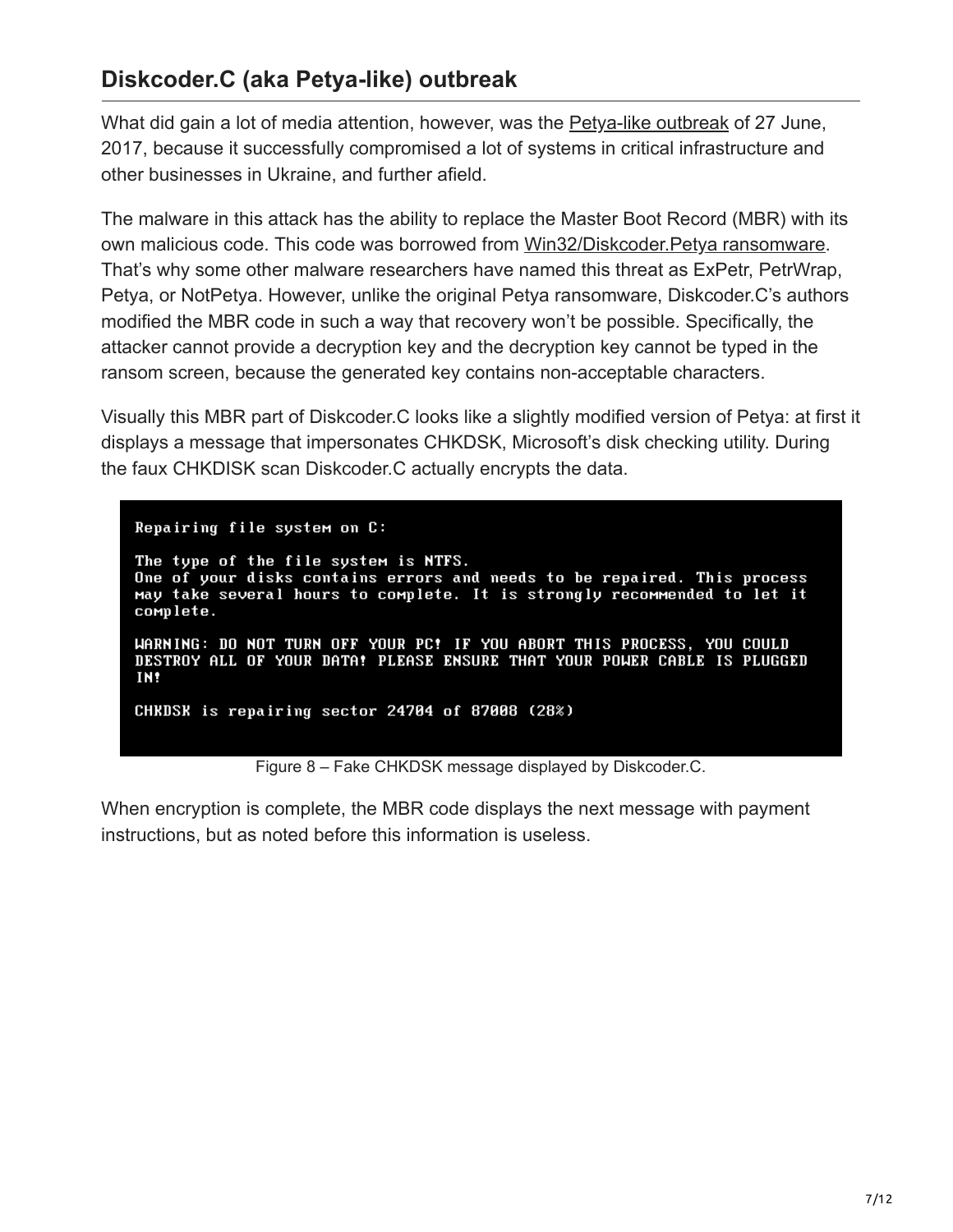

Figure 9 – Diskcoder.C message with payment instructions.

The remainder of the code, other than the borrowed MBR, was implemented by the authors themselves. This includes file encryption that can be used as a complement to the diskencrypting MBR. For file encryption, the malware uses the AES-128 and RSA-2048 algorithms. It should be noted that the authors made mistakes that make decryption of files less possible. Specifically, the malware encrypts only the first 1MB of data and it does not write any header or footer, only raw encrypted data and does not rename encrypted files, so it's hard to say which files are encrypted and which are not. In addition to that, files that are larger than 1MB after encryption do not contain padding, so there is no way to verify the key.

Interestingly, the list of target file extensions is not identical but is very similar to the file extensions list from the KillDisk malware used in the [December 2016 attacks](https://www.welivesecurity.com/2016/12/13/rise-telebots-analyzing-disruptive-killdisk-attacks/).

| a 3ds 7z accdb : | : DATA XREF: file encruption+197To                                                                                                 |
|------------------|------------------------------------------------------------------------------------------------------------------------------------|
|                  | : .data:10018BD41o                                                                                                                 |
|                  | unicode 0, <.3ds.7z.accdb.ai.asp.aspx.avhd.back.bak.c.cfq.conf.cpp.cs>                                                             |
|                  | unicode 0, <.ctl.dbf.disk.djvu.doc.docx.dwq.eml.fdb.qz.h.hdd.kdbx.mai>                                                             |
|                  | unicode 0, <1.mdb.msq.nrq.ora.ost.ova.ovf.pdf.php.pmf.ppt.pptx.pst.pv>                                                             |
|                  | unicode 0, <i.py.pyc.rar.rtf.sln.sql.tar.ubox.ubs.ucb.udi.ufd.umc.umd></i.py.pyc.rar.rtf.sln.sql.tar.ubox.ubs.ucb.udi.ufd.umc.umd> |
|                  | unicode 0, <k.vmsd.vmx.vsdx.vsv.work.xls.xlsx.xvd.zip.>.0</k.vmsd.vmx.vsdx.vsv.work.xls.xlsx.xvd.zip.>                             |
|                  | Figure 10 – List of target file extensions from Diskcoder.C.                                                                       |

Once the malware is executed it attempts to spread using the infamous EternalBlue exploit, leveraging the DoublePulsar kernel-mode backdoor. Exactly the same method was used in the WannaCryptor.D ransomware. Diskcoder.C also adopted the method from the Win32/Filecoder.AESNI.C (aka XData) ransomware: it uses a lightweight version of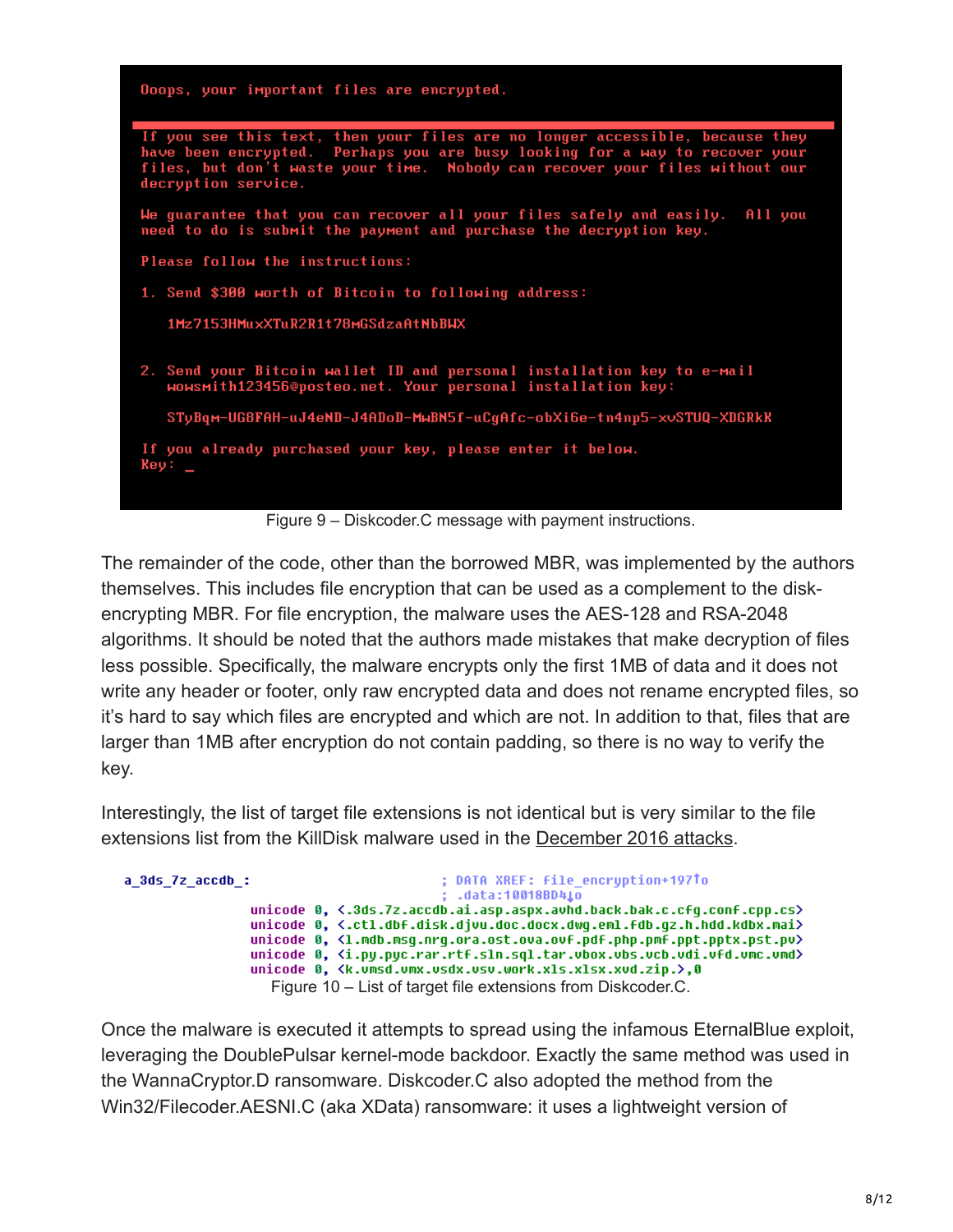Mimikatz to obtain credentials and then executes the malware using SysInternals' PsExec on other machines on the LAN. In addition to that, the attackers implemented a third method of spreading using a WMI mechanism.

All three of these methods have been used to spread malware inside LANs. Unlike the infamous [WannaCryptor malware](https://www.welivesecurity.com/2017/05/15/wannacryptor-key-questions-answered/), the EternalBlue exploit is used by Diskcoder.C only against computers within the local network address space.

Why are there infections in other countries than Ukraine? Our investigation revealed that affected companies in other countries had VPN connections to their branches, or to business partners, in Ukraine.

#### **Initial infection vector**

Both Diskcoder.C and Win32/Filecoder.AESNI.C used a supply-chain attack as the initial infection vector. These malware families were spread using Ukrainian accounting software called M.E.Doc.

There are several options for how this attack can be implemented. The M.E.Doc has an internal messaging and document exchange system so attackers could send spearphishing messages to victims. User interaction is required in order to execute something malicious in this way. Thus, social engineering techniques would be involved. Since Win32/Filecoder.AESNI.C didn't spread so widely, we mistakenly assumed that these techniques were used in this case.

However, the subsequent Diskcoder.C outbreak suggests that the attackers had access to the update server of the legitimate software. Using access to this server, attackers pushed a malicious update that was applied automatically without user interaction. That's why so many systems in Ukraine were affected by this attack. However, it seems like the malware authors underestimated the spreading capabilities of Diskcoder.C.

ESET researchers found evidence that supports this theory. Specifically, we identified a malicious PHP backdoor that was deployed under medoc online.php in one of the FTP directories on M.E.Doc's server. This backdoor was accessible from HTTP; however, it was encrypted, so the attacker would have to have the password in order to use it.

| Index of ftp://me-doc.com.ua/TESTUpdates/ |             |                 |                      |
|-------------------------------------------|-------------|-----------------|----------------------|
| Up to higher level directory              |             |                 |                      |
| <b>Name</b>                               | <b>Size</b> | Last Modified 1 |                      |
| medoc_online.php                          | 16 KB       | 5/31/17         | 2:45:00 PM           |
| medoc1c                                   |             | 5/11/17         | 4:30:00 PM           |
| UPDv2.zip                                 | 17745 KB    |                 | 12/15/16 12:00:00 AM |
| Proc_ora_RDDOC.zip                        | 15512 KB    | 12/12/16        | 12:00:00 AM          |
| 152_for_ora.zip                           | 110027 KB   | 12/7/16         | 12:00:00 AM          |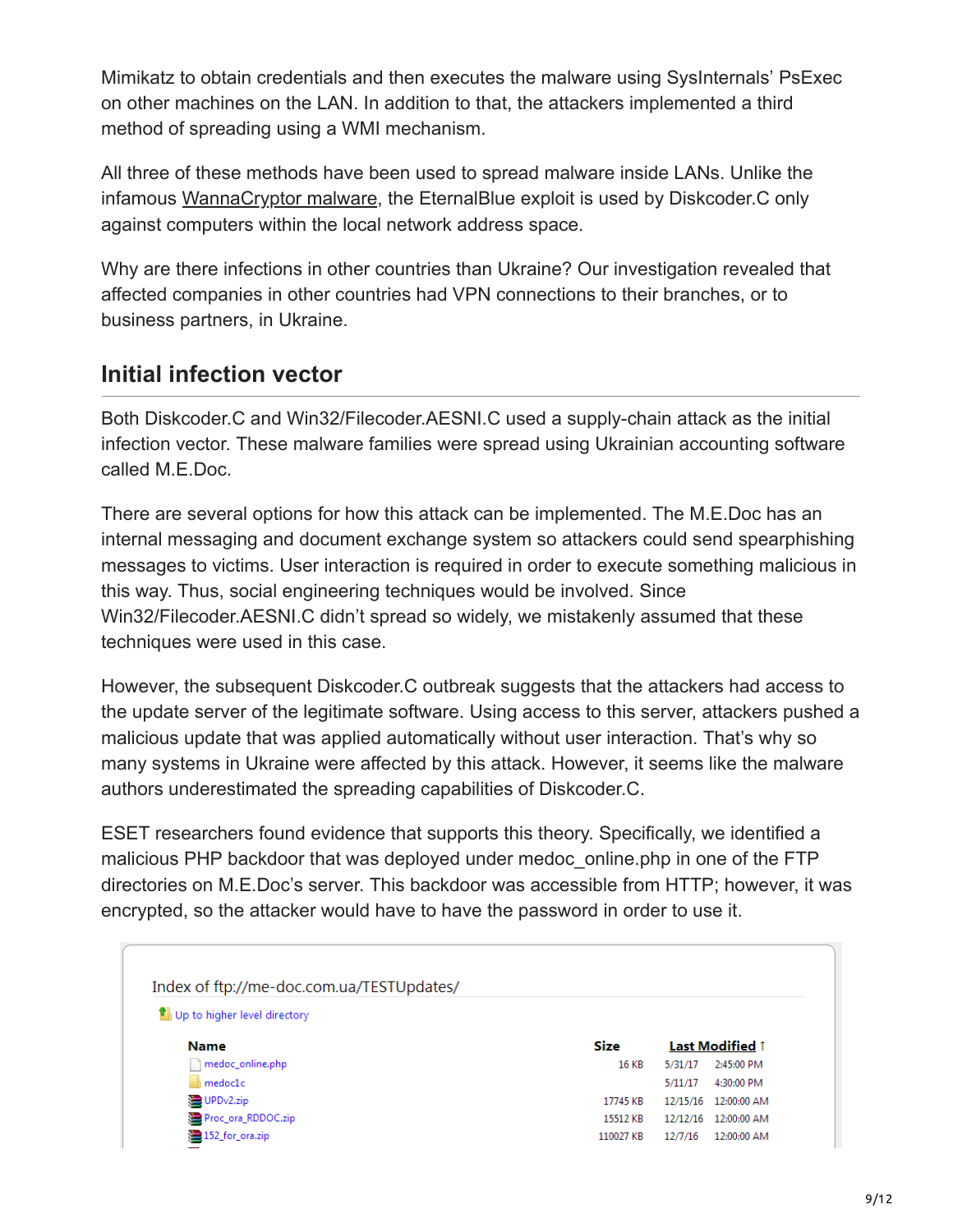We should say that there are signs that suggest that Diskcoder.C and Win32/Filecoder.AESNI.C were not the only malware families that were deployed using that infection vector. We can speculate that these malicious updates were deployed in a stealthy way to computer networks that belong to high-value targets.

One such malware that was deployed via this possible compromised M.E.Doc update server mechanism was the VBS backdoor used by the TeleBots group. This time the attacker again used a financially-themed domain name: **bankstat.kiev[.]ua**.

On the day of the Diskcoder.C outbreak, the A-record of this domain was changed to 10.0.0.1

## **Conclusions**

The TeleBots group continues to evolve in order to conduct disruptive attacks against Ukraine. Instead of spearphishing emails with documents containing malicious macros, they used a more sophisticated scheme known as a supply-chain attack. Prior to the outbreak, the Telebots group targeted mainly the financial sector. The latest outbreak was directed against businesses in Ukraine, but they apparently underestimated the malware' spreading capabilities. That's why the malware went out of control.

## **Indicators of Compromise (IoC)**

ESET detection names:

Win32/TeleBot trojan VBS/Agent.BB trojan VBS/Agent.BD trojan VBS/Agent.BE trojan Win32/PSW.Agent.ODE trojan Win64/PSW.Agent.K trojan Python/Filecoder.R trojan Win32/Filecoder.AESNI.C trojan Win32/Filecoder.NKH trojan Win32/Diskcoder.C trojan Win64/Riskware.Mimikatz application Win32/RiskWare.Mimikatz application

C&C servers:

transfinance.com[.]ua (IP: 130.185.250.171) bankstat.kiev[.]ua (IP: 82.221.128.27) www.capital-investing.com[.]ua (IP: 82.221.131.52)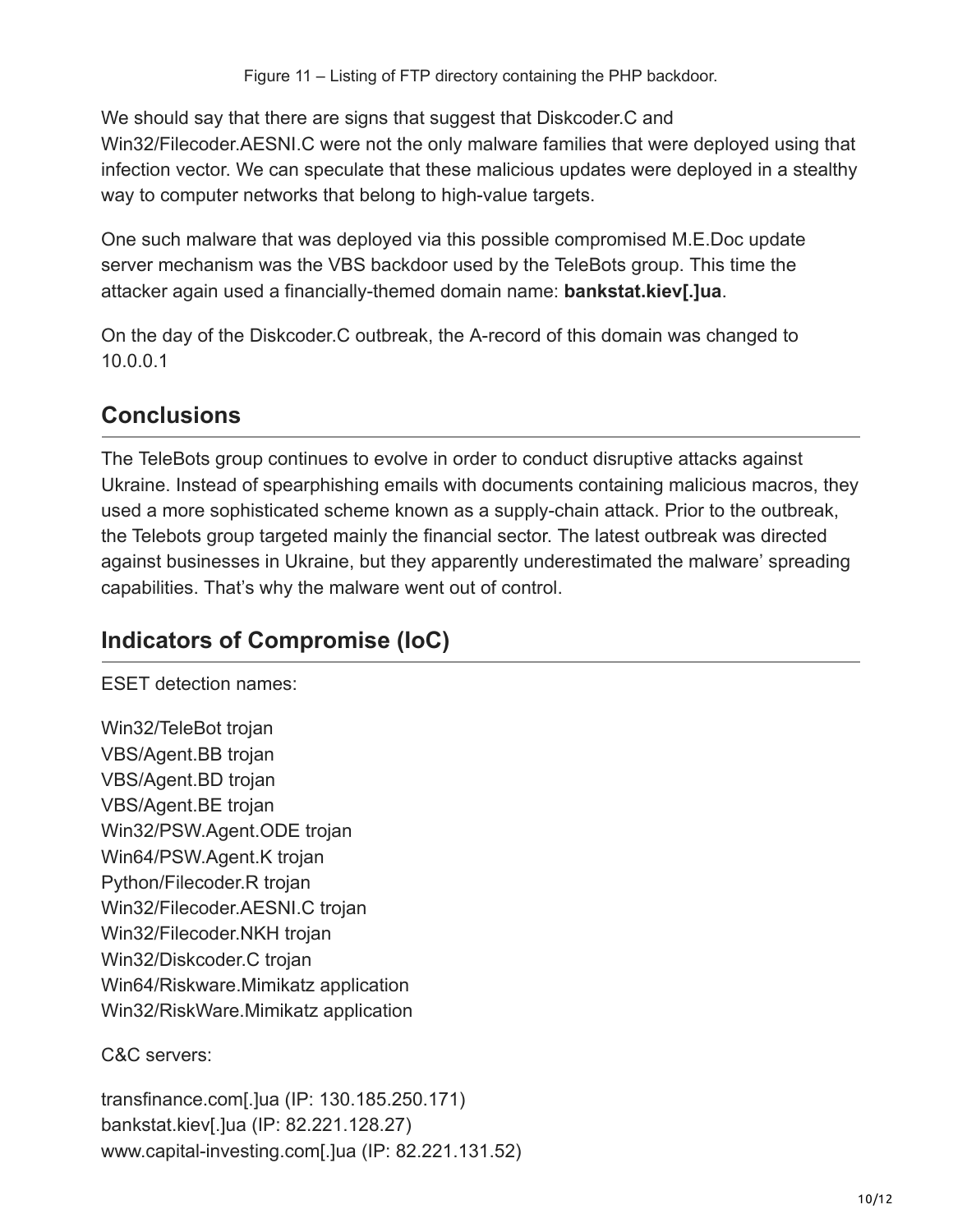Legitimate servers abused by malware authors:

api.telegram.org (IP: 149.154.167.200, 149.154.167.197, 149.154.167.198, 149.154.167.199)

VBS backdoor:

1557E59985FAAB8EE3630641378D232541A8F6F9 31098779CE95235FED873FF32BB547FFF02AC2F5 CF7B558726527551CDD94D71F7F21E2757ECD109

#### Mimikatz:

91D955D6AC6264FBD4324DB2202F68D097DEB241 DCF47141069AECF6291746D4CDF10A6482F2EE2B 4CEA7E552C82FA986A8D99F9DF0EA04802C5AB5D 4134AE8F447659B465B294C131842009173A786B 698474A332580464D04162E6A75B89DE030AA768 00141A5F0B269CE182B7C4AC06C10DEA93C91664 271023936A084F52FEC50130755A41CD17D6B3B1 D7FB7927E19E483CD0F58A8AD4277686B2669831 56C03D8E43F50568741704AEE482704A4F5005AD 38E2855E11E353CEDF9A8A4F2F2747F1C5C07FCF 4EAAC7CFBAADE00BB526E6B52C43A45AA13FD82B F4068E3528D7232CCC016975C89937B3C54AD0D1

Win32/TeleBot:

A4F2FF043693828A46321CCB11C5513F73444E34 5251EDD77D46511100FEF7EBAE10F633C1C5FC53 8D379585E0A9DB4C65450622CED26C108DC694AB

Win32/PSW.Agent.ODE (CredRaptor):

759DCDDDA26CF2CC61628611CF14CFABE4C27423 77C1C31AD4B9EBF5DB77CC8B9FE9782350294D70 EAEDC201D83328AF6A77AF3B1E7C4CAC65C05A88 EE275908790F63AFCD58E6963DC255A54FD7512A EE9DC32621F52EDC857394E4F509C7D2559DA26B FC68089D1A7DFB2EB4644576810068F7F451D5AA

Win32/Filecoder.NKH:

1C69F2F7DEE471B1369BF2036B94FDC8E4EDA03E

Python/Filecoder.R: